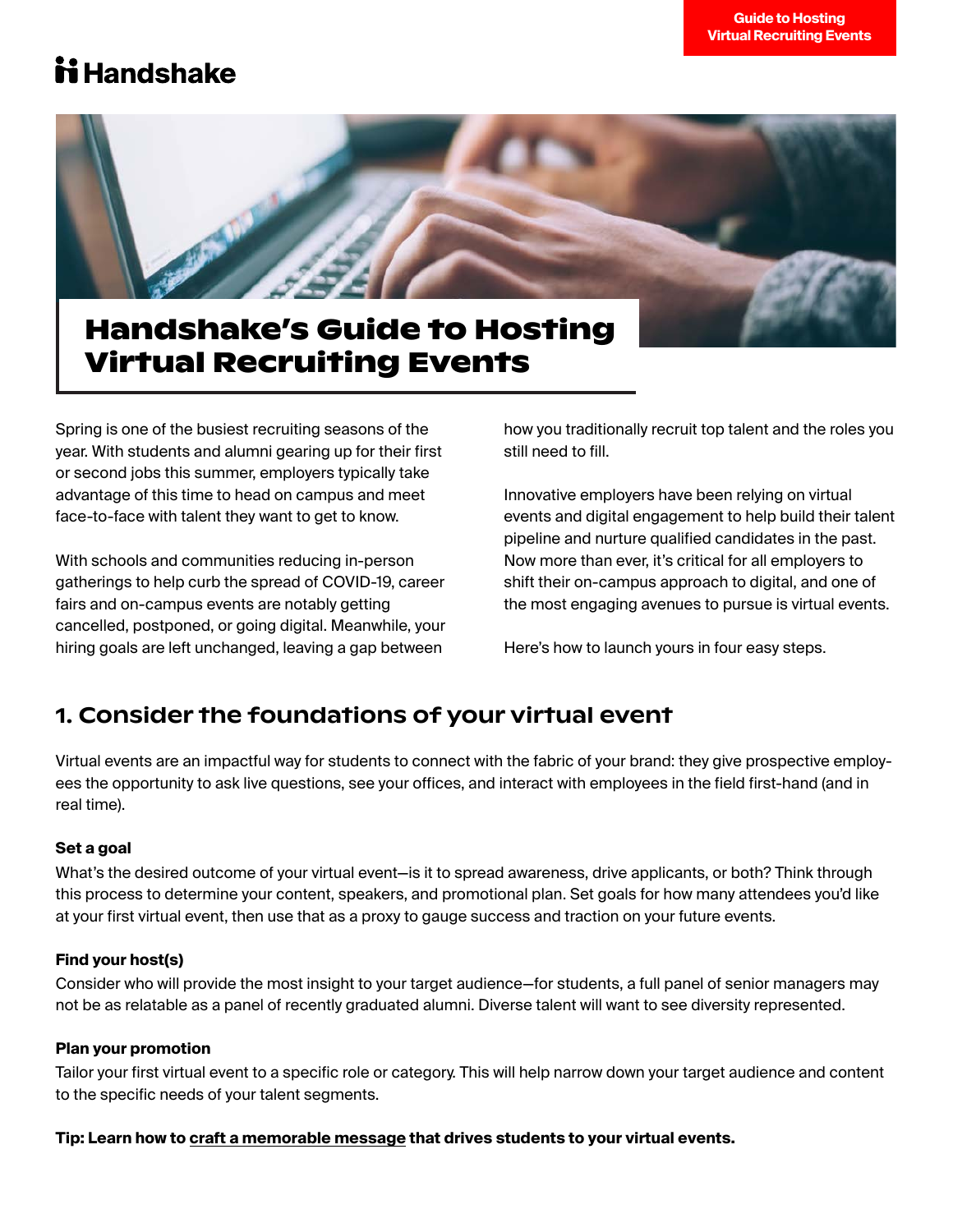# **ii Handshake**

## 2. Identify the type of virtual event you want to host



### **AMA (Ask Me Anything)**

AMAs are hosted by a recruiter or hiring manager as well as a moderator, and give students the opportunity to ask live questions about the interview process, hiring timelines, employer perks, career growth, and company culture. Come prepared with a list of FAQs to get the conversation started.



### **Employee panel**

Feature recent grads or alumni in your panels—students like to hear from people who are like them and have been through a similar journey. Have a moderator prepare pre-canned questions about their journey from college to career, experience at the organization, and what makes them excited about their work. This will stem a series of questions from students the panel can then answer.



### **ERGs (Employee Resource Groups)**

Leverage internal ERGs to show future employees how the company is committed to creating an inclusive workplace where each individual has a community to lean on.



### **Office tour**

If your office is open, highlight what a day in the life of an intern or new grad would be like. If your office is currently closed, share any videos you might have on YouTube that showcase everyday life. Show the fun aspects that make being in your office exciting and rewarding.

### 3. Explore where you want to host your live stream

Many of Handshake's employer partners leverage platforms such as WebEx, GotoMeeting, YouTube Live, Google Hangouts, and Zoom to host their virtual events. If you're just getting started, consider piloting your virtual event on free platforms like Facebook Live or Instagram TV.

### 4. Promote your virtual event to your target audience

This is arguably the most important step. After all, there's no point in planning an event if no one's invited to it. Plus, nearly 85% of students prefer live video over written content, so you already have these sentiments going for you.

### **Send a 1:1 message on Handshake**

Filter variables like skills and location interests from Handshake's pool of 6M active students to find the most qualified talent for your open roles, then reach out with a personalized message to invite them to your virtual event. Be specific in your outreach—students want to know why they'd be a good fit.

### **Share your event on social media**

Promote your event through your owned social media platforms, including those early talent frequents like Instagram. Keep in mind students will need a Handshake account to sign up, which ensures only followers with a ".edu" address attend.

### **Follow up with engaged candidates**

If you have a listserv of candidates who have demonstrated interest in keeping in touch from your previous events or digital efforts, be sure to include them in your outreach! They may be more interested in learning about your roles now.

### **Tip: experts predict that 40% of RSVPs drop off, so invite 50 if you need 30.**